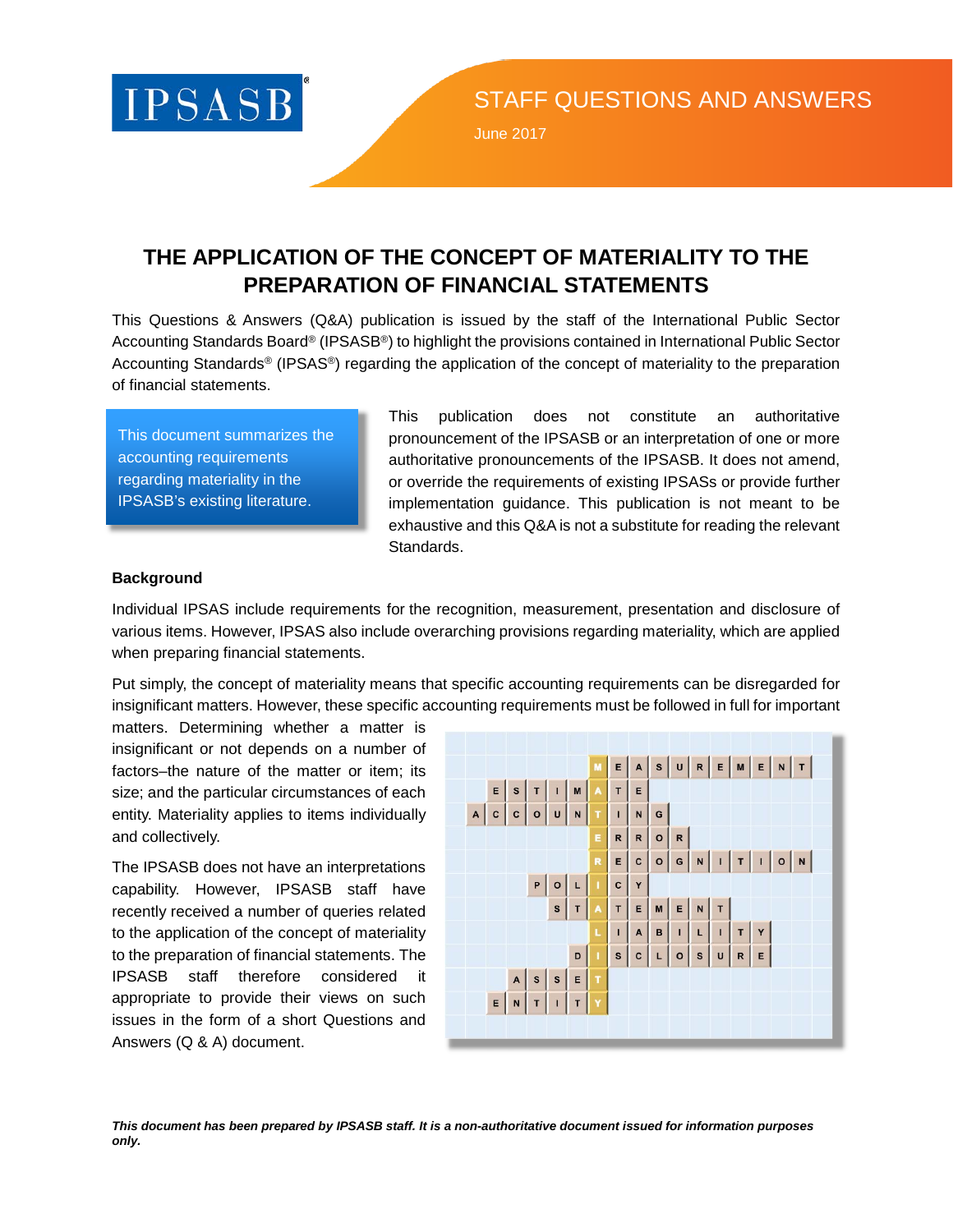

#### **Questions and Answers**

#### **Q1. How is materiality defined in IPSAS?**

#### IPSAS 1, *Presentation of Financial Statements*, defines "material" as follows:

"Omissions or misstatements of items are material if they could, individually or collectively, influence the decisions or assessments of users made on the basis of the financial statements. Materiality depends on the nature and size of the omission or misstatement judged in the surrounding circumstances. The nature or size of the item, or a combination of both, could be the determining factor."[1](#page-1-0)

IPSAS 1 also notes that assessing materiality requires an understanding of the users of an entity's financial statements, and the knowledge they are expected to possess:

"Assessing whether an omission or misstatement could influence decisions of users, and so be material, requires consideration of the characteristics of those users. Users are assumed to have a reasonable knowledge of the public sector and economic activities and accounting, and a willingness to study the information with reasonable diligence. Therefore, the assessment needs to take into account how users with such attributes could reasonably be expected to be influenced in making and evaluating decisions."[2](#page-1-1)

The IPSASB further considered materiality when it developed its Conceptual Framework<sup>3</sup>:

- "3.32 Information is material if its omission or misstatement could influence the discharge of accountability by the entity, or the decisions that users make on the basis of the entity's GPFRs<sup>[4](#page-1-3)</sup> prepared for that reporting period. Materiality depends on both the nature and amount of the item judged in the particular circumstances of each entity. GPFRs may encompass qualitative and quantitative information about service delivery achievements during the reporting period, and expectations about service delivery and financial outcomes in the future. Consequently, it is not possible to specify a uniform quantitative threshold at which a particular type of information becomes material.
- 3.33 Assessments of materiality will be made in the context of the legislative, institutional and operating environment within which the entity operates and, in respect of prospective financial and non-financial information, the preparer's knowledge and expectations about the future. Disclosure of information about compliance or non-compliance with legislation, regulation or other authority may be material because of its nature―irrespective of the magnitude of any amounts involved. In determining whether an item is material in these circumstances, consideration will be given to such matters as the nature, legality, sensitivity and consequences of past or anticipated transactions and events, the parties involved in any such transactions and the circumstances giving rise to them."

<span id="page-1-0"></span> <sup>1</sup> IPSAS 1, paragraph 7

<span id="page-1-1"></span><sup>2</sup> IPSAS 1, paragraph 13

<span id="page-1-2"></span><sup>&</sup>lt;sup>3</sup> The [Conceptual Framework for General Purpose Financial Reporting by Public Sector Entities](http://www.ifac.org/publications-resources/conceptual-framework-general-purpose-financial-reporting-public-sector-enti-8)

<span id="page-1-3"></span>General Purpose Financial Reports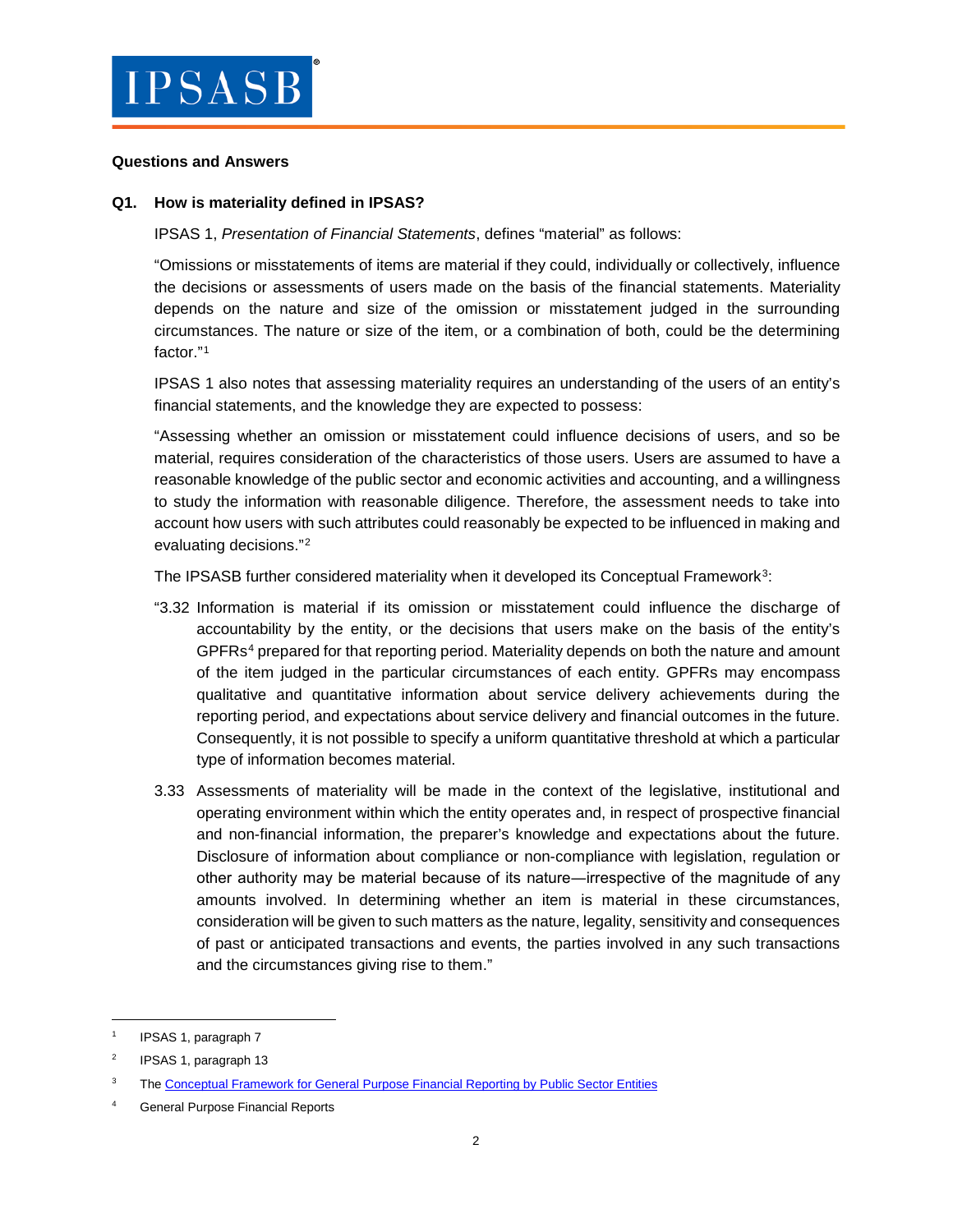

It follows that preparers will need to exercise professional judgment in weighing all the relevant factors to determine whether information is material or not.

## **Q2. Do I have to follow the recognition and measurement requirements of IPSAS in all cases?**

No. IPSAS 3, *Accounting Policies, Changes in Accounting Estimates and Errors*, states that:

"IPSASs set out accounting policies that the IPSASB has concluded result in financial statements containing relevant and reliable information about the transactions, other events, and conditions to which they apply. Those policies need not be applied when the effect of applying them is immaterial. However, it is inappropriate to make, or leave uncorrected, immaterial departures from IPSASs to achieve a particular presentation of an entity's financial position, financial performance, or cash flows."[5](#page-2-0)

These requirements in IPSAS 3 establish an overarching principle that the requirements of any IPSAS are subject to considerations of materiality.

Consequently, entities need not apply the accounting policies set out in an individual IPSAS regarding recognition and measurement, but may instead apply an alternative accounting policy, provided that:

- The difference between applying the two policies is immaterial; and
- The reason for applying the alternative policy is not to achieve a particular result.

In determining whether IPSAS 3 permits the application of an alternative accounting policy, an entity will need to exercise professional judgment, as discussed in the answer to question 1 above.

## **Q3. Do I have to include all the disclosures required by IPSAS?**

No. IPSAS 1 states that:

"Applying the concept of materiality means that a specific disclosure requirement in an IPSAS need not be satisfied if the information is not material."[6](#page-2-1)

In determining whether IPSAS 1 permits an entity to omit a specific disclosure required by an IPSAS, the entity will need to exercise professional judgment. In making this assessment, an entity should consider whether including a large number of disclosures about immaterial matters distracts attention from important disclosures and undermines understandability. An entity should also consider whether the overall effect of omitting these disclosures would be to obscure information.

Materiality also extends to the presentation of the financial statements. IPSAS 1 states that:

"… If a line item is not individually material, it is aggregated with other items either on the face of those statements or in the notes. An item that is not sufficiently material to warrant separate presentation on the face of those statements may nevertheless be sufficiently material for it to be presented separately in the notes."[7](#page-2-2)

<span id="page-2-0"></span> <sup>5</sup> IPSAS 3, paragraph 10

<span id="page-2-1"></span><sup>6</sup> IPSAS 1, paragraph 47

<span id="page-2-2"></span>IPSAS 1, paragraph 46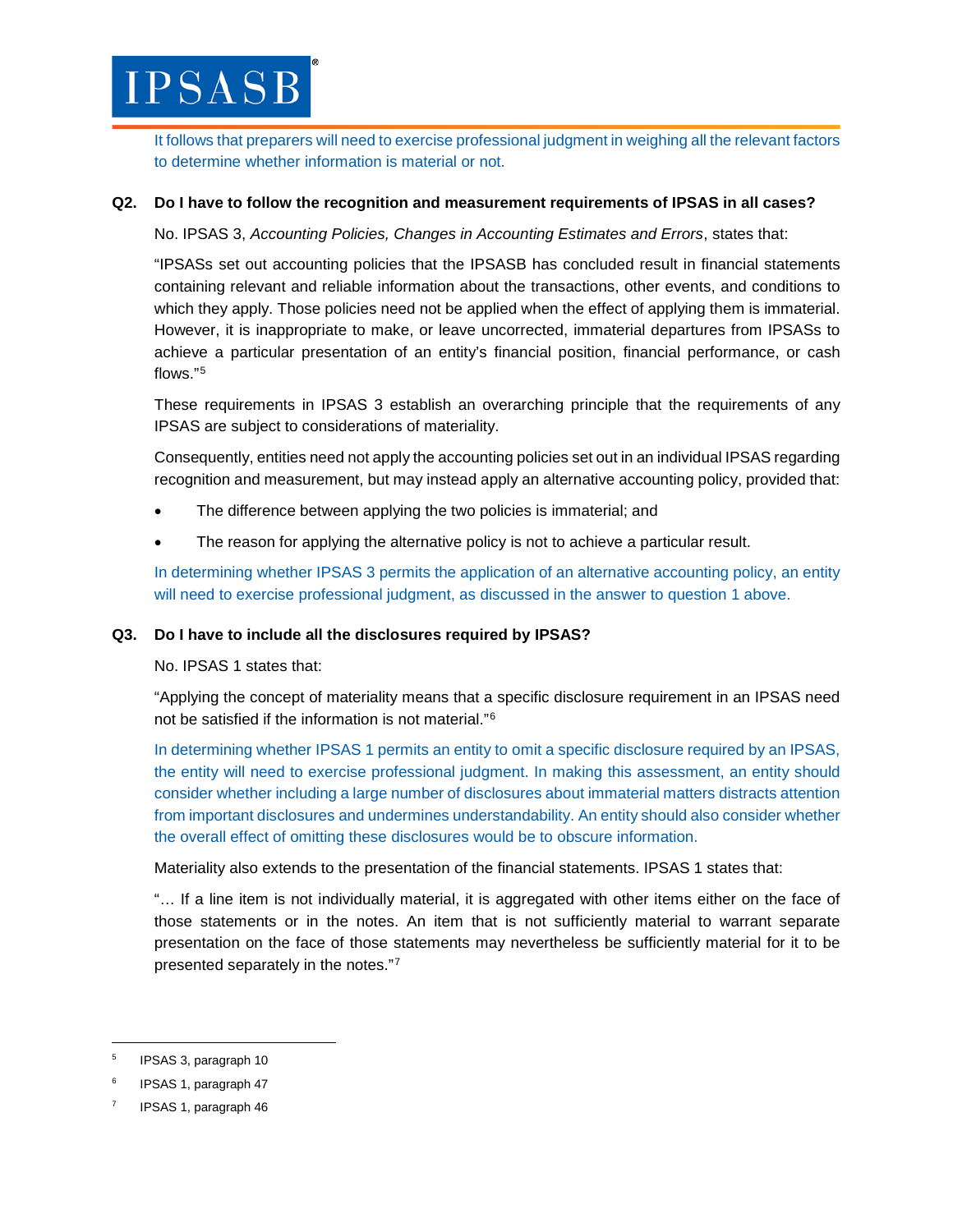

Once more, the exercise of professional judgment is required to determine whether:

- An item is sufficiently material to warrant separate presentation on the face of the statements; and if not
- Whether it is sufficiently material for it to be presented separately in the notes.

# **Q4. Where can I find more information about materiality?**

The International Accounting Standards Board (IASB) has an active project to develop a materiality practice statement. The aim of the project is to "help preparers, auditors and regulators to use judgement when applying the concept of materiality." Materiality is one component of the IASB's Disclosure Initiative. You can follow the progress of this project on the [IASB's web site.](http://www.ifrs.org/projects/work-plan/materiality-practice-statement/) Information about the other Disclosure Initiative projects can be accessed from the Work Plan page of the IASB's [web site.](http://www.ifrs.org/projects/work-plan/)

The International Standards on Auditing (ISA), issued by the International Auditing and Assurance Standards Board (IAASB), also provide guidance on materiality. In particular, ISA 450, *Evaluation of Misstatements Identified during the Audit*, explains how materiality is applied in evaluating the effect of identified misstatements on the audit and of uncorrected misstatements, if any, on the financial statements. ISA are available from the [IAASB's web site.](http://www.iaasb.org/publications-resources)

The International Organisation of Supreme Audit Institutions (INTOSAI) issues the International Standards of Supreme Audit Institutions (ISSAI). ISSAI include practice notes that provide guidance on applying ISA in public sector audits. ISSAI are available from the **ISSAI** web site.

## **Key Contacts**

Paul Mason, IPSASB Principal [\(paulmason@ipsasb.org\)](mailto:paulmason@ipsasb.org) Ross Smith, IPSASB Deputy Director [\(rosssmith@ipsasb.org\)](mailto:rosssmith@ipsasb.org) John Stanford, IPSASB Technical Director [\(johnstanford@ipsasb.org\)](mailto:johnstanford@ipsasb.org)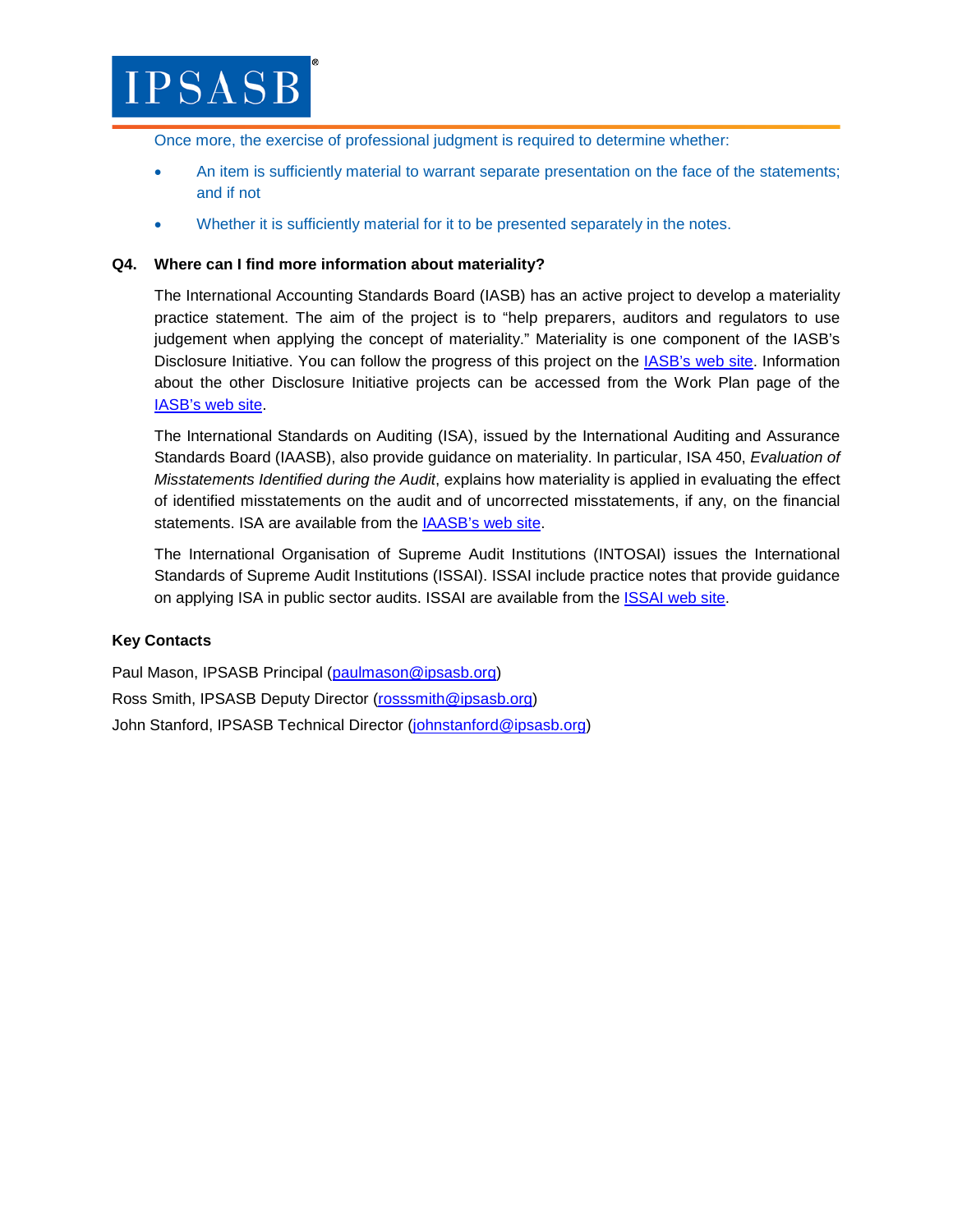

International Public Sector Accounting Standards, Exposure Drafts, Consultation Papers, Recommended Practice Guidelines, and other IPSASB publications are published by, and copyright of, IFAC.

The IPSASB and IFAC do not accept responsibility for loss caused to any person who acts or refrains from acting in reliance on the material in this publication, whether such loss is caused by negligence or otherwise.

The 'International Public Sector Accounting Standards Board', 'International Public Sector Accounting Standards', 'Recommended Practice Guidelines', 'International Federation of Accountants', 'IPSASB', 'IPSAS', 'RPG', 'IFAC', the IPSASB logo, and IFAC logo are trademarks of IFAC, or registered trademarks and service marks of IFAC in the US and other countries.

Copyright © June 2017 by the International Federation of Accountants (IFAC). All rights reserved. Written permission from IFAC is required to reproduce, store or transmit, or to make other similar uses of, this document. Contact [permissions@ifac.org.](mailto:permissions@ifac.org)



Published by: